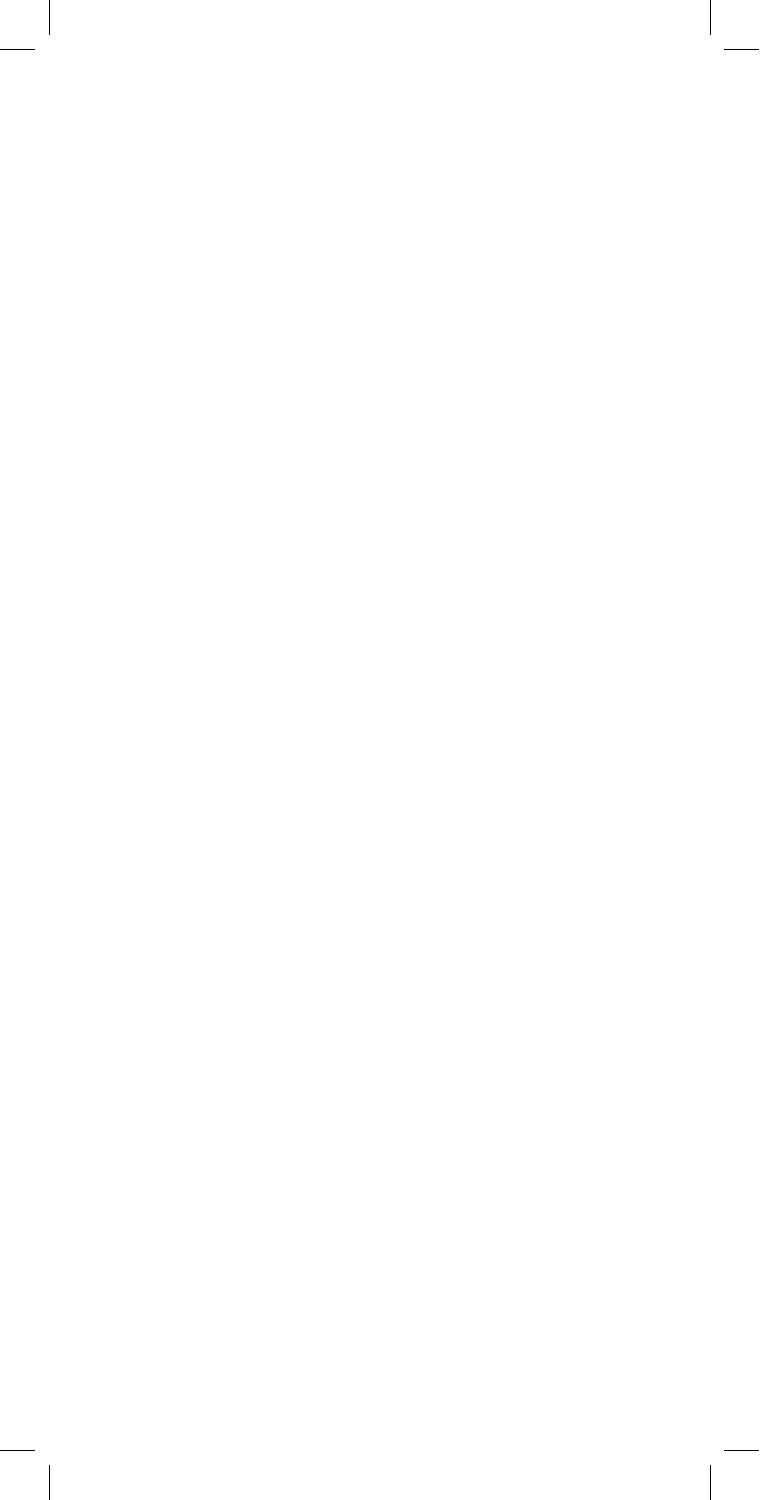#### **EBS Mortgage Payment Protection**

# Introduction to the policy

This document sets out the cover **your** policy provides. Please read this document and **your certificate** so that **you** know exactly what **you** are covered for, and keep them in a safe place so that **you** can refer to them easily if **you** need to.

EBS Mortgage Payment Protection is an optional insurance product and is not conditional to the mortgage offering.

If **you** find **you** are not covered for something that **you** feel **you** have asked for, or if at any time during the **insured term, your** circumstances change you should contact **us** immediately on 1890 818 255. Failure to do so may affect **your** right to make a claim. Such changes include:

A change in your employment status: Due to early retirement, or Due to **working** less than 18 hours per week, or Due to **working** outside the Republic of Ireland

A change in your residency status to outside the Republic of Ireland;

A change of **residential property (your residential property** is no longer occupied solely and permanently by you and your family);

Any other change to the eligibility criteria as set out in Section 2.

If **you** decide **you** do not want the cover, please return the **certificate** to **EBS** within 30 days of receiving it along with written confirmation of **your**  wish to cancel. **We** will refund any **monthly premium you** have paid as long as **you** have not made a claim under the policy. If **you** do not cancel **your** policy within 30 days of the **start date**, **your** policy will remain in force and may only be cancelled by **you** or **us** by giving 30 days' notice in writing. **We** will not refund any of **your monthly premiums** if **your** policy is cancelled more than 30 days after the **start date**.

If **you** reach 65, or permanently retire before **you** reach 65, **you** should write to **EBS** d.a.c., The **EBS** Building, 2 Burlington Road, Dublin 4 requesting **your** policy to be cancelled.

If **you** want to make a claim against this policy, please contact **us** as soon as possible after the date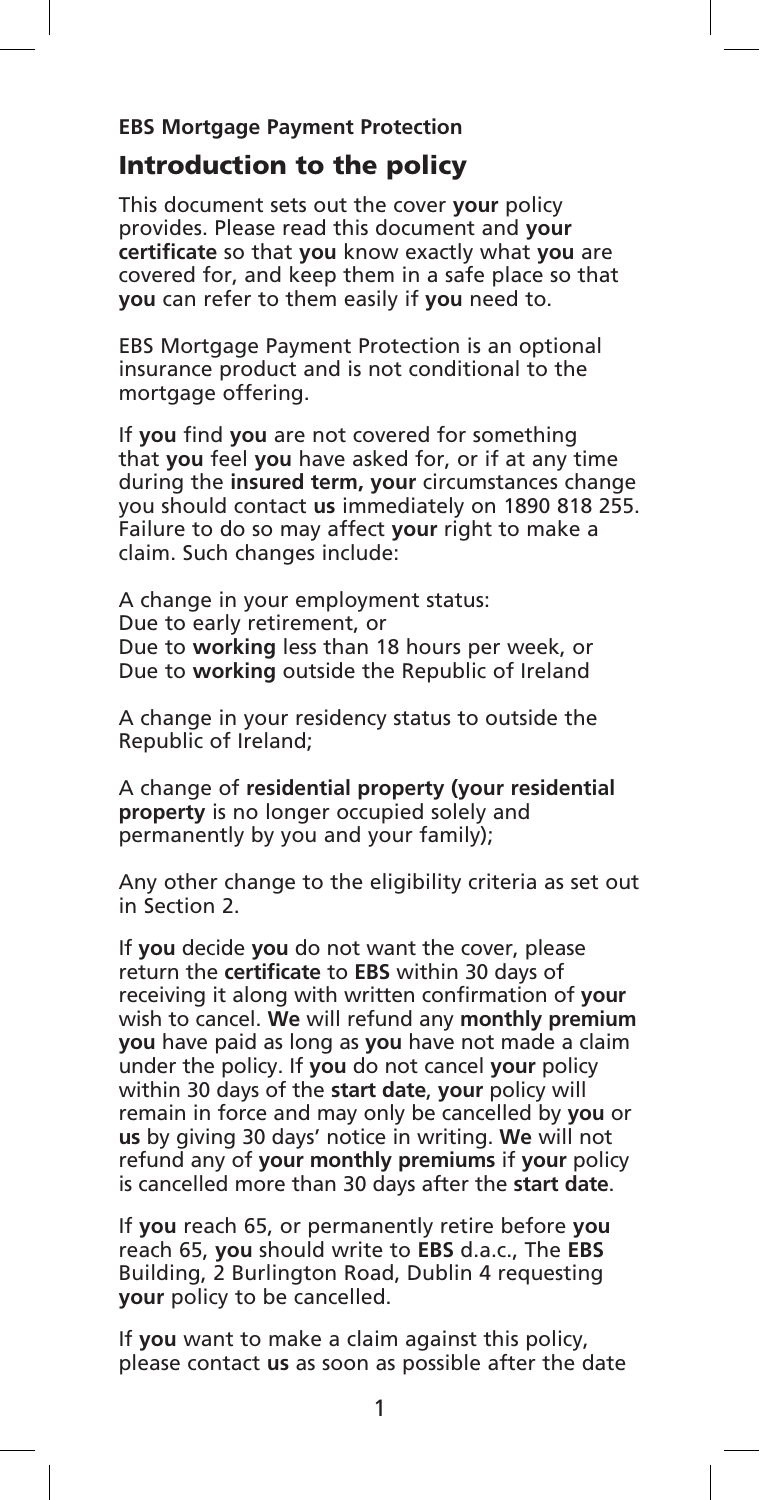**you** last worked to ask for a claim form. For an unemployment claim we will consider **your** first day of unemployment as the day **you** register with the Department of Social and Family Affairs and for a disability claim we will consider **your** first day of disability as the day a doctor confirms **you** as disabled and not able to work. The claim form must be sent to **us** within 180 days of the date **your disability, unemployment, hospitalisation** or **critical illness** began. **We** will not pay any claims where notification of a claim is received by **us** after this date.

Warning: **Failure to disclose accurate information may result in a claim not being paid.** 

The details of how to claim are in Section 4.

**Your monthly benefit** is the amount chosen by **you** in **your** application. This amount may be up to 125% of **your mortgage** monthly payments, up to a maximum of €2,540 per policy.

This **monthly benefit** is not automatically changed as a result of changes to **your mortgage** monthly payments. Please ensure **you** choose the most suitable cover option to meet **your** individual circumstances, including **your** employment status. If **your mortgage** monthly payment changes, **you** can amend the **monthly benefit** to reflect this change. The details of how to do this are set out in Section 7.

# **1 Definitions**

The words which appear in this document in bold type have specific meanings and these are explained below.

**accident**, **accidental** means a sudden, unexpected, unintentional, violent event, which happens after the **start date** and results in **your** bodily injury.

**certificate** means the document **you** receive with this policy which sets out the details of **your** cover.

**college** means the Royal College of Surgeons, the Royal College of Physicians or any other Royal College of medical practitioners.

**consultant** means a medical specialist practicing in their own field of medicine in the Republic of Ireland who is a member of a Royal **College** and is recognised by that Royal **College** to be a consultant and is registered with the General Medical Council, and is not **you**, a relative or a close friend.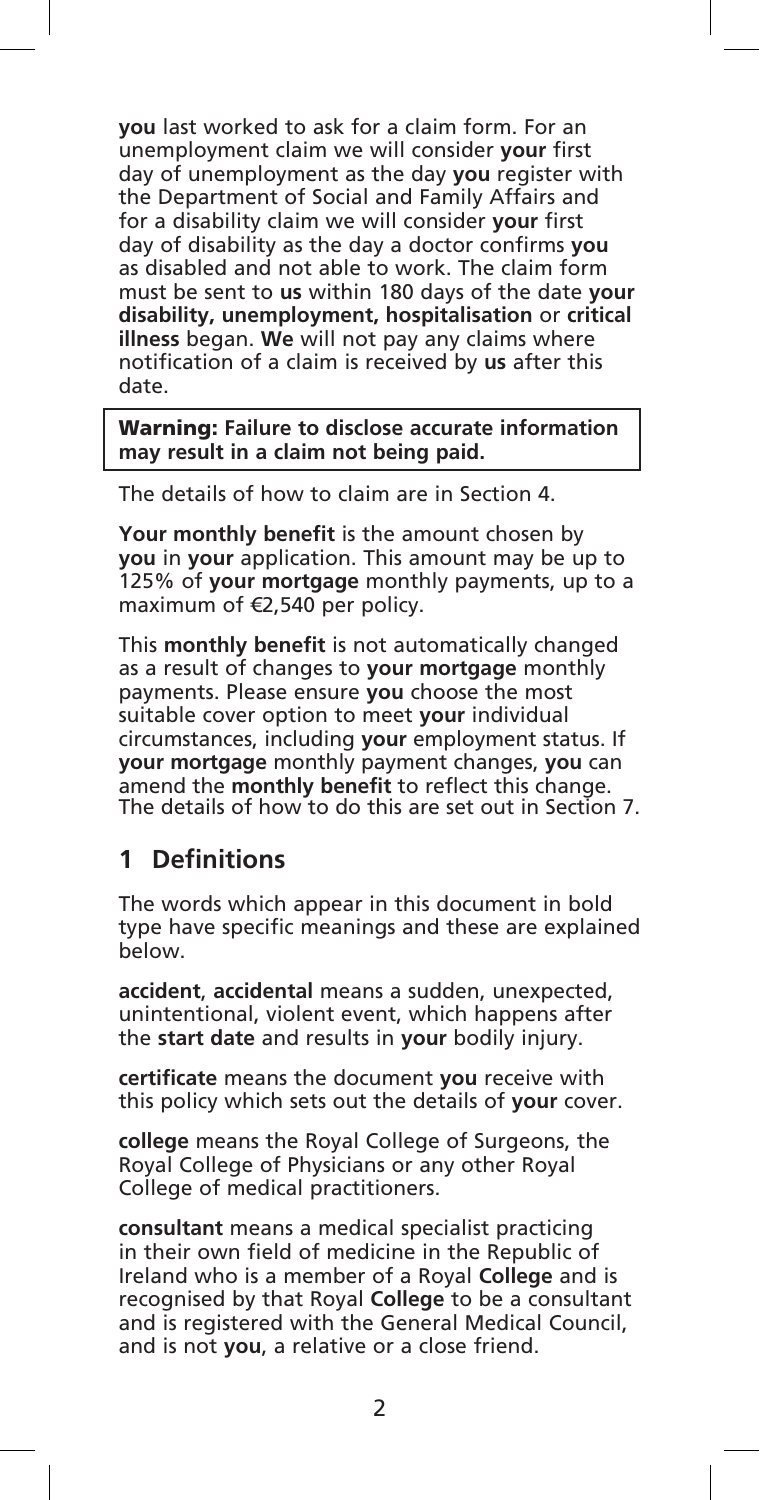**critical illness** means any one or more of the diseases or illnesses listed in Section 3.4.

**disability** means any **accident**, sickness, disease, condition or injury which stops **you** from doing any paid **work**. If **you** are **self-employed**, a **disability** must stop **you** from helping, managing or carrying out any part of the day-to-day running of a business.

**disabled** means having a **disability**. **doctor** means a medical practitioner registered with the Medical Council and **working** in the Republic of Ireland. A medical practitioner who confirms **your disability** when **you** are making a claim cannot be **you**, a relative or a close friend.

**elective surgical procedure** means a procedure which is not medically necessary to maintain **your** quality of life and is carried out solely at **your** request, including beauty and cosmetic treatment.

**end date** means the date that cover ceases under this policy in accordance with Section 5.

**EBS** means EBS d.a.c. whose registered offices are at The EBS Building, 2 Burlington Road, Dublin 4, D04 WV00, Ireland. EBS is regulated by the Central Bank of Ireland.

**full-time employment** means **you** are **working** for at least 18 hours a week in the Republic of Ireland either under a contract of employment or as a **selfemployed** person. **You** must be receiving a salary or wages and be paying the appropriate class of Pay Related Social Insurance Contributions.

**hospital** means an establishment (other than a convalescent, nursing or rest home) which has accommodation and facilities for residential patients and their treatment, including diagnosis and major surgery, and which provides 24-hour-a-day nursing by registered nurses.

**hospitalisation**, **hospitalised** means **you** go into a **hospital** as a result of a **disability** on the recommendation of a **doctor**.

**insured term** means the period during which cover under this policy is in force, being the period from the **start date** to the **end date** for which **you** have paid the **monthly premium**.

**joint borrowers** means two people who have taken out the **mortgage** together.

**loss of limb** means the loss by permanent physical severance, or the total and irrecoverable permanent loss of use or function of, an arm at or above the wrist joint, or a leg at or above the ankle joint.

**loss of sight** means the total and irrecoverable **loss of sight** in one or both eye(s). This is considered to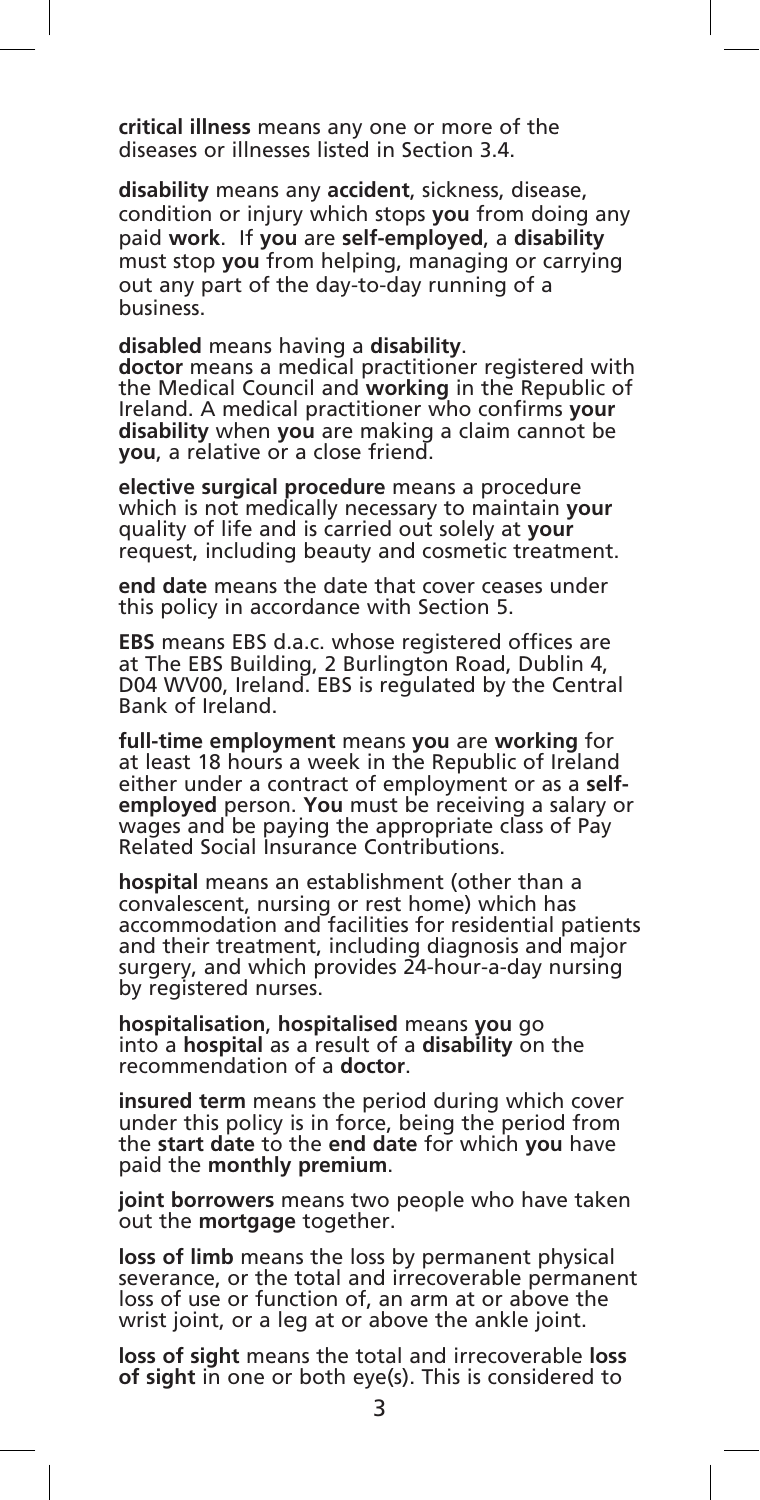have occurred if the degree of sight remaining after correction is 3/60 or less on the Snellen Scale.

**monthly benefit**, **monthly benefits** means the monthly amount of benefit, as shown in **your certificate**, up to a maximum of €2,540 per policy. **We** will pay this direct to the **mortgage** account **you** have with **EBS** on **your** behalf for the credit of **your mortgage**.

**monthly premium**, **premium** means the premium **you** pay each month for this insurance. **mortgage** means the credit agreement (including top up loans) between **you** or the **joint borrowers** and **EBS** which is used by you or the joint borrowers to purchase or construct a **residential property** and which is covered under this policy.

**mortgage payment** means the amount **you** must pay **EBS** each month as specified in **your mortgage** agreement or **your mortgage** application form. **normal pregnancy** means symptoms which are a normal part of pregnancy (including being pregnant with two or more babies at the same time) and which are generally minor or temporary, which are not a danger to the mother or baby, or a combination of minor symptoms. It includes childbirth, delivery by Caesarean section or any other medically or surgically assisted delivery which does not involve medical complications.

**outstanding balance** means the amount needed to pay off the money **you** owe under **your mortgage** on the incident date of **your** claim. This does not include any arrears, which **you** must pay, unless **we** agree otherwise.

**permanent total disablement** means an injury which includes either **loss of limb** or **loss of sight** caused directly and solely from an **accident** which in the opinion of a **doctor** appointed by **us** is an injury that wholly prevents **you** from **working** for the rest of **your** life in any occupation which **your** training/ education or experience qualifies **you** to do.

**pre-existing condition** means any condition, injury, disease or related condition or symptoms which **you** knew about or should reasonably have known about at the **start date** or **restart date**, or had seen or arranged to see a **doctor** about during the 12 months immediately prior to the **start date** or **restart date**.

**residential property** means the property which is permanently and solely occupied by **you** and **your** immediate family, and is not used for business purposes.

**restart date** means the date **you** have to pay a new **monthly premium** because **you** have changed **your monthly benefit** as set out in Section 7.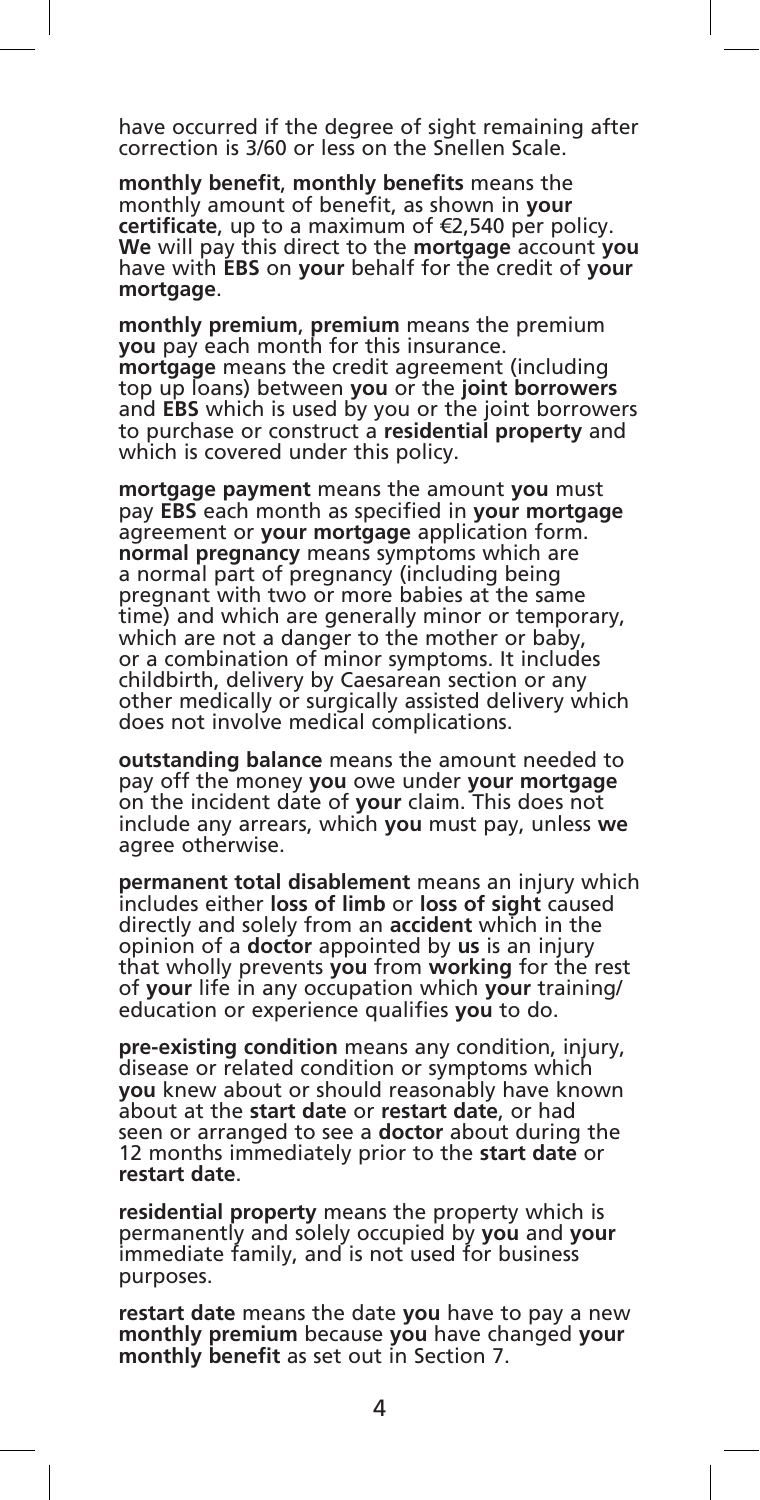**self-employed** means **working** for at least 18 hours a week for profit in a profession or business, either alone or with others and paying the appropriate class of Pay Related Social Insurance contributions and being liable to pay income tax.

#### **start date** means the date on **your certificate**.

**state employed** means **working** in paid employment for at least 18 hours a week in the Republic of Ireland. **You** must be:

- **working** in the public service; or
- **you** may be employed as a civil servant; or
- **you** may be employed by a health board, local authority or county committee of agriculture; or
- **you** may be a member of the security forces; or
- **you** may be an employee within the educational sector.

#### **unemployed**, **unemployment** means:

- not being in **full-time employment** (which includes helping, managing or carrying out any part of the day-to-day running of a business);
- being available for and actively looking for **work**, and being able to provide evidence of this; and
- having signed a jobseeker's agreement or similar official agreement, such as a FAS confirmation of registration, and giving **us** a copy of it. If **you** break any condition of the jobseeker's agreement or similar official agreement, **we** may suspend or stop **your** benefit.

**you**, **your**, **yours**, **yourself** means the person or people named in **your certificate** who are covered by the insurance.

**we**, **us**, **our** means AXA France IARD S.A., and where applicable another AXA Group Company appointed to administer this insurance policy.

**work**, **working** means being in **full-time employment**.

# **2 Eligibility**

To receive cover under this policy, **you** must meet the following conditions on the **start date**:

- **You** are aged between 18 and 65 for the duration of the policy; and
- **You** live and **work** in the Republic of Ireland; and
- **You** are in **full-time employment** and have been **working** for at least 6 months immediately before **you** apply; and
- **You** are either applying for a **mortgage** or **you** have a **mortgage** which is not in arrears when **you** apply;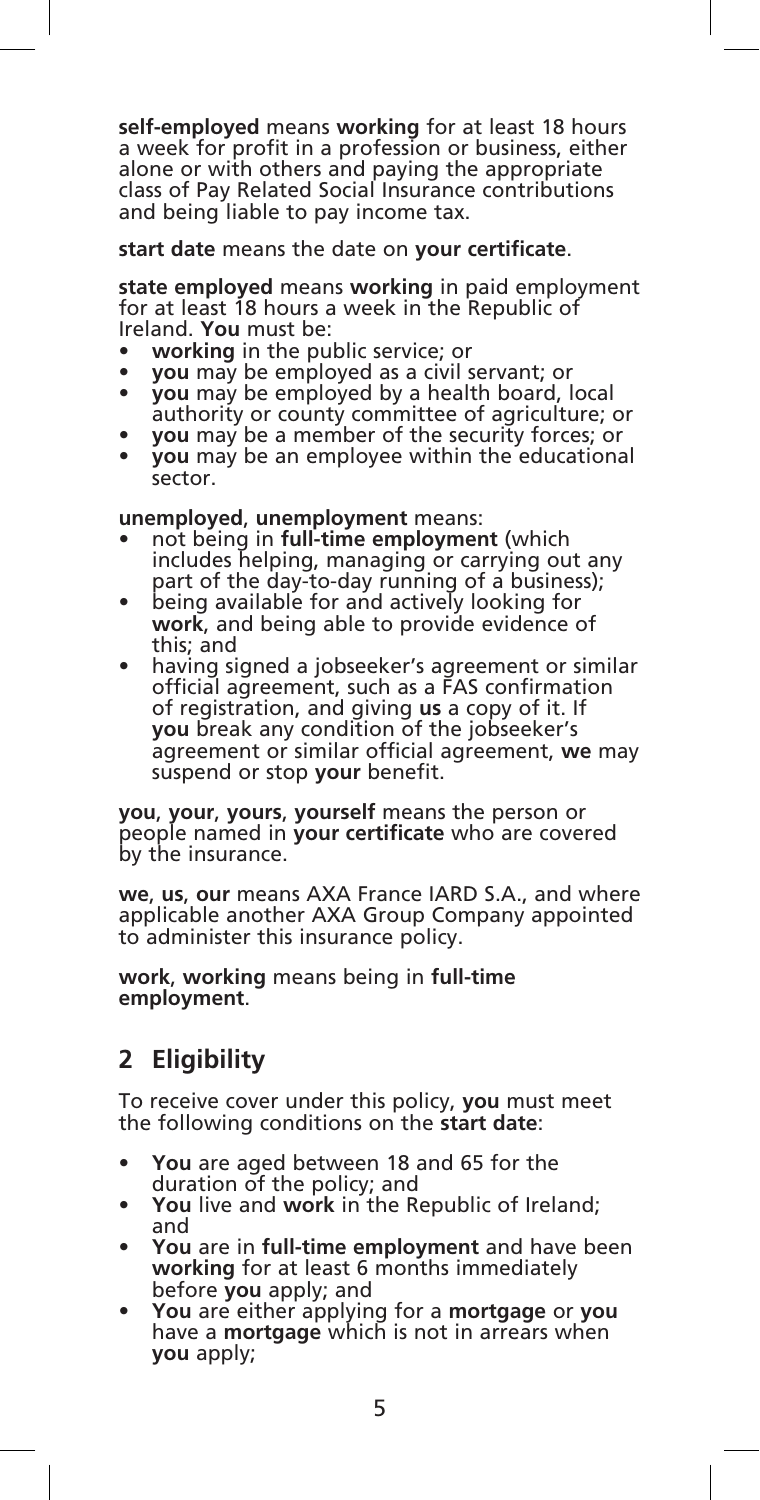- **You** have agreed to pay the **monthly premium** for cover; and
- **We** have accepted **your** application for cover.

### **Important Information**

- If **you** are aware of any **pre-existing condition**, any **critical illness** or any impending **hospitalisation** at the **start date**, or the **restart date**, **we** may still insure **you**, however **we** will not pay any claims directly relating to any **preexisting condition**, any **critical illness** or any impending **hospitalisation**.
- If **you** are aware of any impending **unemployment** at the **start date** or the **restart date**, **we** may still insure **you**, however **we** will not pay any claims relating to that impending **unemployment**.
- If the **mortgage** has been taken out by **joint borrowers**, who are both eligible for cover, the **joint borrowers** will be covered as confirmed on their **certificate** for this policy.
- When the **mortgage** is entered into by **joint borrowers**, and joint cover is required, the **joint borrowers** must each complete the application form for this policy. The **joint borrowers** maximum cover is limited to the **monthly benefit**, up to €2,540 per policy.

# **3 What are you covered for?**

**3.1 Disability cover (Applicable to PAYE Workers and State & Self Employed Workers)**

If **you** are **working** or on statutory maternity leave (not any extended leave provided by **your** employer), and **you** become **disabled** during the **insured term** for at least 90 days in a row, **you** will be entitled to make a claim.

**We** will not pay **you** for the first 60 days in a row of any **disability** as this period of any claim is excluded.

From then on **we** will pay **you** a **monthly benefit** for a continuous period of 30 days in a row that **you** are out of **work** due to **disability** and thereafter **we** will pay **you** a **monthly benefit** for each continuous period of 30 days in a row that **you** remain out of **work** due to **disability** until the earliest of the following:

- The **end date**; or
- **You** fail to provide evidence of **your disability**; or
- The **outstanding balance** has been paid; or
- **We** have paid no more than 12 **monthly benefits** for each claim; or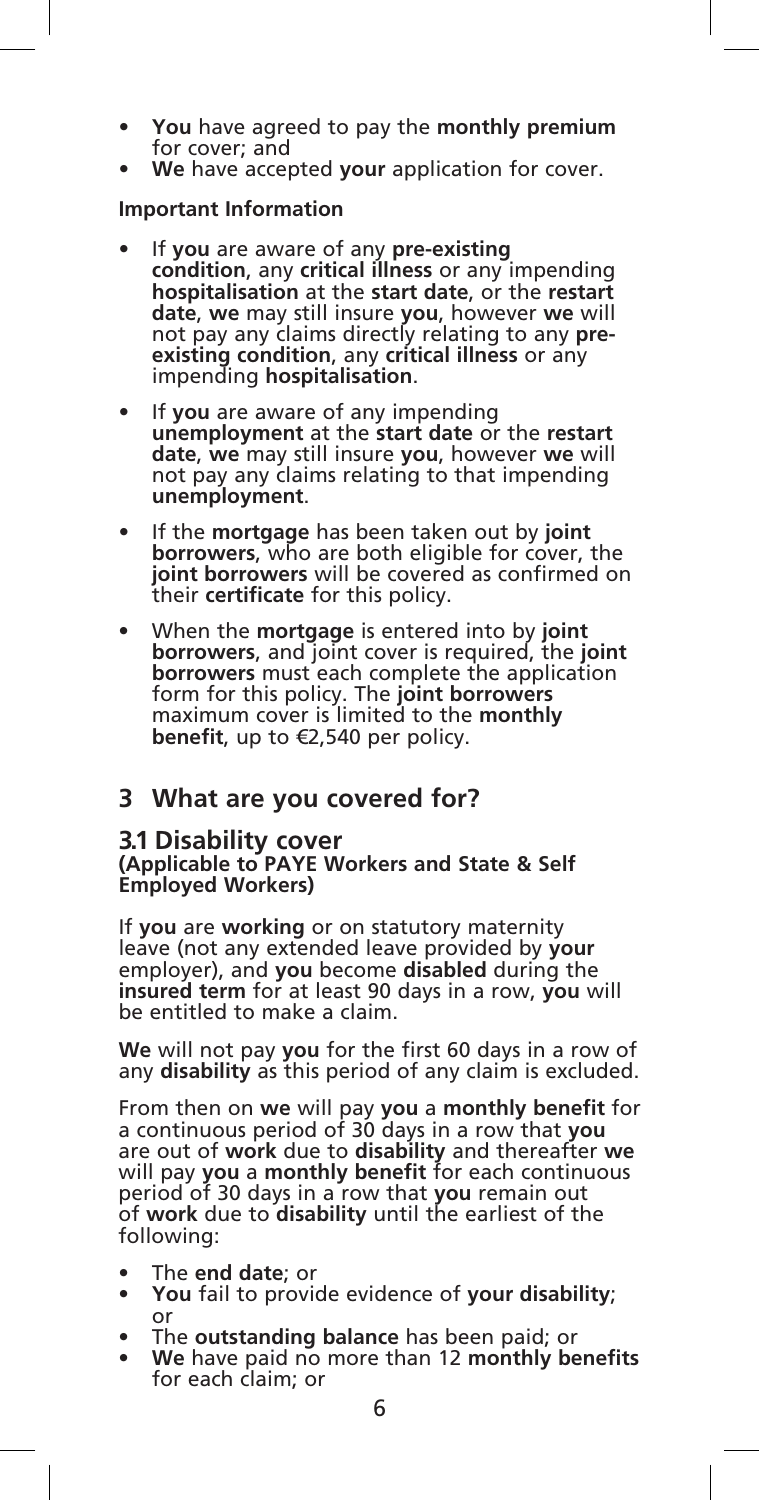• **We** have paid 60 **monthly benefits** for all **disability** claims.

**We** will consider the first day of **disability** as the day a **doctor** confirms that **you** are **disabled** and are not able to **work**. **We** will only pay **you disability** benefit if a **doctor** is regularly treating **you** for the **accident**, disease, illness, condition or injury causing

### **your disability**. **Further disability claims**

If **you** have made a **disability** claim which ends for whatever reason, **you** will not be able to make another **disability** claim until **you** have been in continuous **work** (or, if **you** are on statutory maternity leave, **your doctor** confirms that **you** would be continuously fit to **work** if **you** were not on statutory maternity leave) for:

- 30 days if the **disability** is different; or
- 180 days if the **disability** is the same.

If two periods of **disability** are separated by 90 days or less **we** will treat this as one continuous claim but **we** will not pay **you** for any time **you** were not **disabled** between these periods. The most **we** will pay for this continuous claim is 12 **monthly benefits** in total.

**You** cannot claim for more than one cover at one time, (i.e. **we** will not pay **unemployment**, **critical illness** or **hospitalisation** benefit for any period that **you** are entitled to **disability** benefit, and vice versa).

#### **Disability cover exclusions**

**We** will not pay **you** a **monthly benefit** for any **disability** caused by or resulting from:

- any **pre-existing condition**; or
- any **disability** or **hospitalisation** arising within 30 days of the **start date** or **restart date**; or
- any **disability** or **hospitalisation** arising within 60 days of the **start date** if this policy is arranged more than 30 days after the date **your mortgage** funds are released; or
- self-inflicted injuries; or
- alcohol or drugs which are not taken under the advice or supervision of a **doctor** (this does not include drugs prescribed by a **doctor** for treating drug addiction); or
- **normal pregnancy** unless the symptoms of a **normal pregnancy** develop into a condition, sickness or disease which is:
	- o diagnosed by a **doctor** or **consultant** who specialises in obstetrics; and
	- o is not excluded under any other exclusions set out in this section; or
- psychiatric illness or mental disorders, including stress and stress-related conditions unless certified by and under the care of a consultant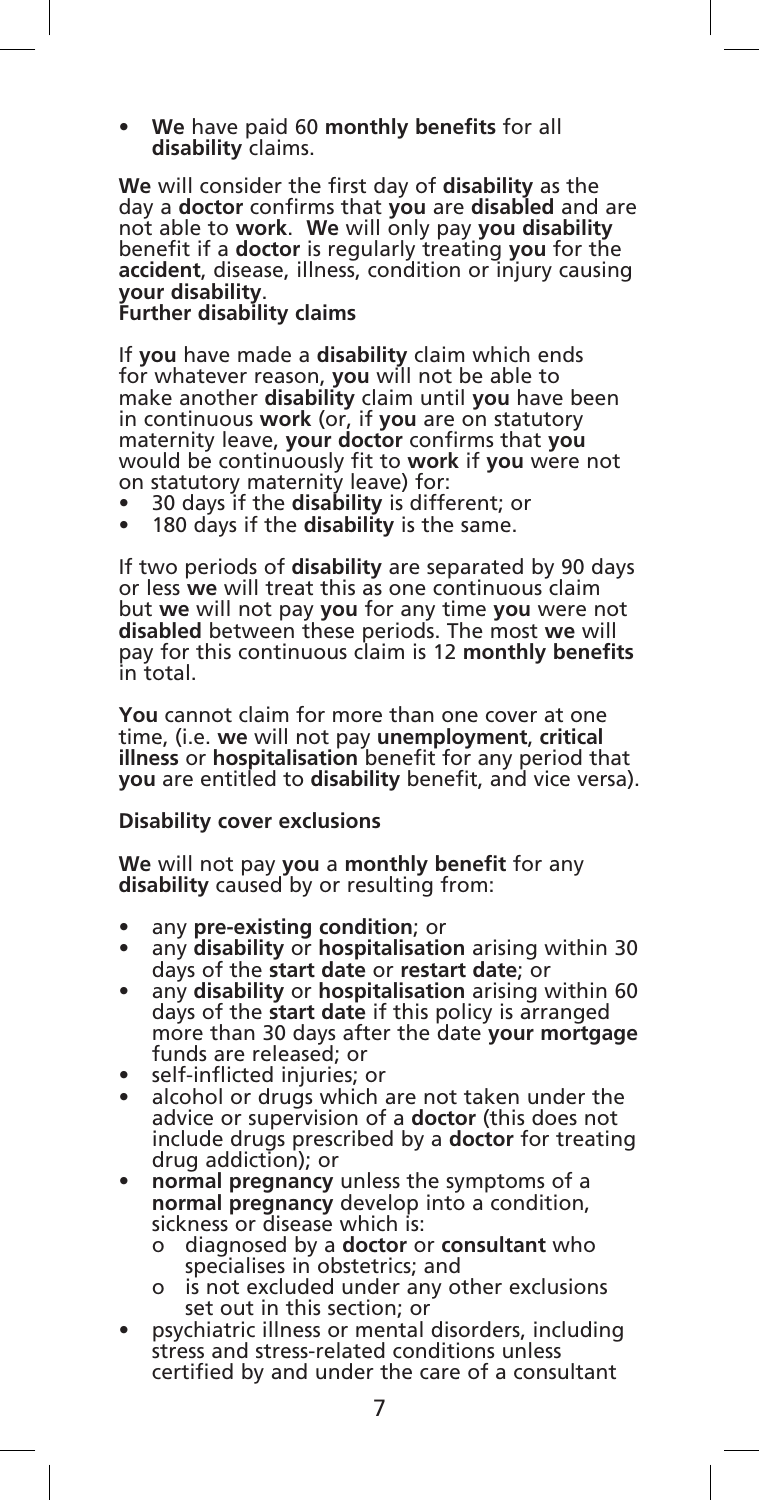- psychiatrist or any **elective surgical procedure**; or
- if **you** were aware of any **disability** or **hospitalisation** at the **start date** or **restart date**; or
- backache or related conditions, unless there is supporting medical evidence. This evidence may be a report from a specialist **consultant**. In either case, an MRI, CT scan or equivalent will be needed to show abnormality.
- any disability which occurs while **you** are **working** outside the Republic of Ireland, unless **you** are working:
	- (a) for the Permanent Defence Forces or as a civil servant in an **Irish** embassy or consulate, or
	- (b) on a specific project for less than 30 days outside the Republic of **Ireland** and are actually outside **the Republic of Ireland** for less than 30 days, or
	- (c) for an employer that is an **Irish** registered company which assigns **you** to work in the European Union on the same terms and conditions of **your** work in the Republic of Ireland.

**We** will not pay **you** for the first 60 days in a row of any **disability** as this period of any claim is excluded.

# **3.2 Unemployment cover (PAYE Employees only. Not applicable to State & Self Employed Workers)**

If **you** are **working** or on statutory maternity leave (not any extended leave provided by **your** employer), and **you** become **unemployed** during the **insured term** for at least 90 days in a row, **you** will be entitled to make a claim.

**We** will not pay **you** for the first 60 days in a row that **you** are **unemployed** as this period of any claim is excluded.

From then on **we** will pay **you** a **monthly benefit** for a continuous period of 30 days in a row that **you** are out of **work** due to **unemployment** and thereafter **we** will pay **you** a **monthly benefit** for each continuous period of 30 days in a row that **you** remain out of **work** due to **unemployment** until the earliest of the following:

- The **end date**; or
- **You** fail to provide evidence of **your unemployment**; or
- The **outstanding balance** has been paid; or
- **We** have paid no more than 12 **monthly benefits** for each claim; or
- **We** have paid 36 **monthly benefits** in total for all **unemployment** claims.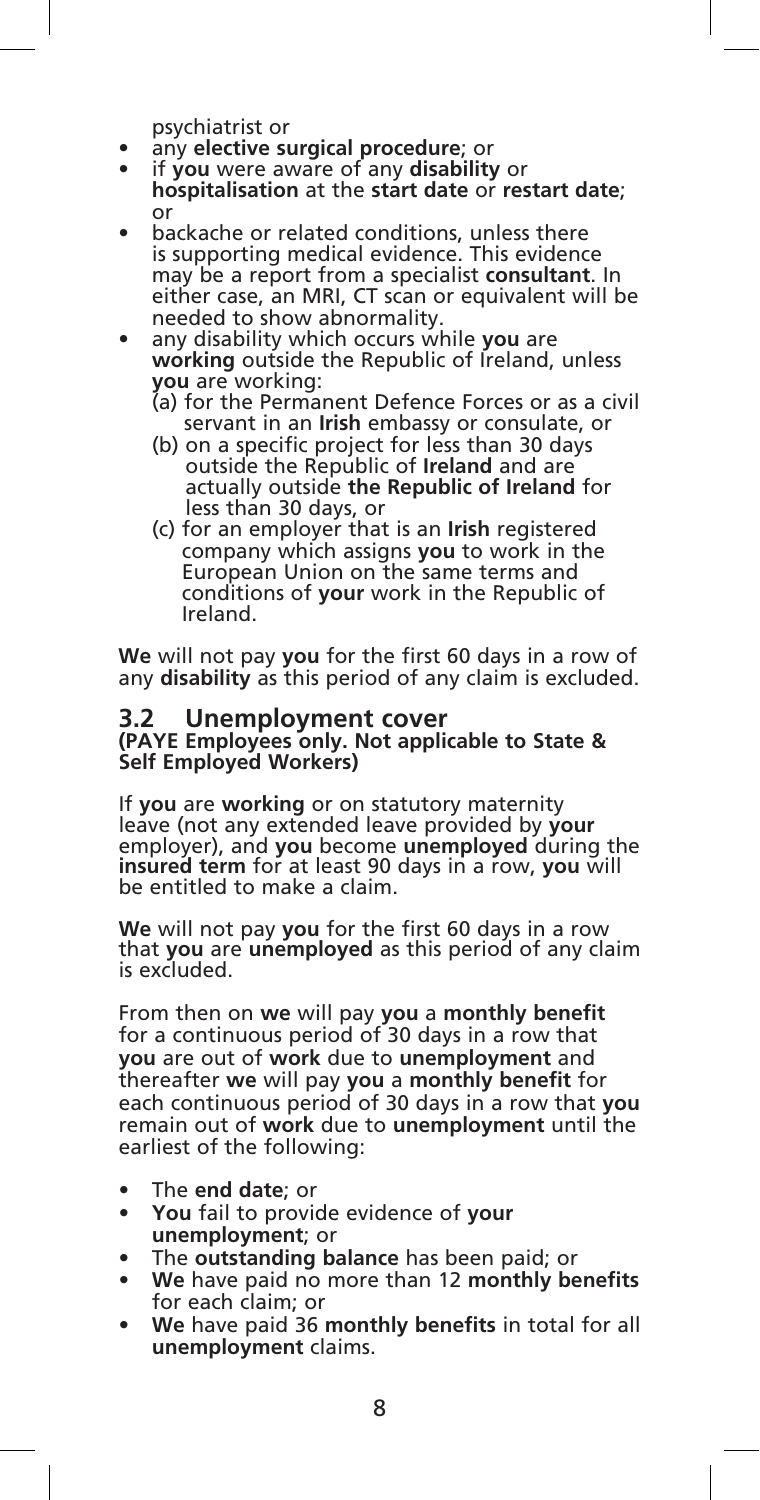When paying **your** claim, **we** will consider **your** first day of **unemployment** as the day **you** are first registered as **unemployed** with the Department of Social and Family Affairs or any other government office that replaces it. **You** will not be considered to be **unemployed** for days when **you** are receiving payment instead of **working your** notice.

#### **Temporary work**

If **you** are receiving **unemployment** benefit and want to start temporary work for 6 months or less, please let **us** know before **you** start that temporary work. **We** will not pay any **monthly benefits** while **you** are working temporarily, (unless that work is less than 18 hours per week) but when the temporary work finishes **we** will continue **your unemployment** claim and will treat this as one continuous claim, up to 12 **monthly benefits** in total.

#### **Pregnancy and unemployment**

If **you** are **unemployed** and become pregnant, **we** will continue to pay **your unemployment** claim during this pregnancy and immediately after **you** have given birth while **you** are receiving statutory maternity benefit. Once **you** are no longer receiving statutory maternity benefit **you** must continue to provide **us** with satisfactory evidence that **you** are **unemployed** and that **you** are actively looking for **work** to receive **unemployment** benefit.

#### **Further unemployment claims**

If two or more periods of **unemployment** are separated by three months or less, **we** will treat this as one continuous claim but **we** will not pay for any time **you** were **working** between these periods. The most **we** will pay for this continuous claim is 12 **monthly benefits** in total.

If the two periods of **unemployment** are separated by more than three months, **you** must return to **work** for at least 6 months in a row before **you** can make another **unemployment** claim.

**You** cannot claim for more than one cover at one time, (i.e. **we** will not pay **disability**, **critical illness** or **hospitalisation** benefit for any period that **you** are entitled to **unemployment** benefit, and vice versa).

#### **Unemployment cover exclusions**

**We** will not pay **you** a **monthly benefit** for **unemployment** if:

• **you** are self or state **employed**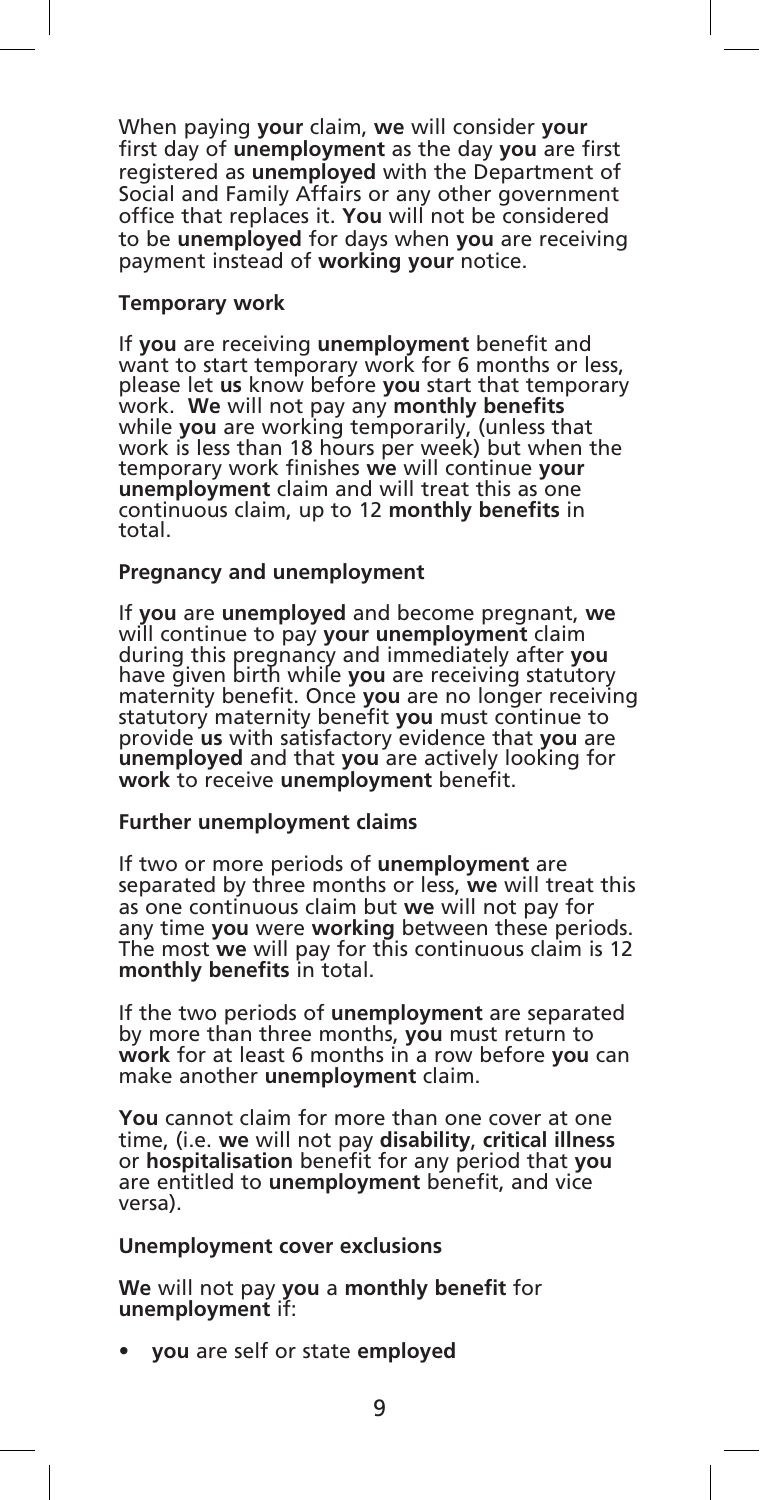- **you** were not in **full-time employment** for at least 6 months immediately before **you** became **unemployed** (if **you** were not in continuous **work** for 14 days or less **we** will not count this as a break in **your work**); or
- at the **start date** or within 90 days of the **start date**, **you** knew **you** would be made **unemployed**; or
- at the **start date** or within 90 days of the **start date you** knew **you** would be made **unemployed** if this policy is arranged more than 30 days after the date **your mortgage** funds are released; or
- **your work** was seasonal, casual or temporary, or **unemployment** is a regular feature of **your work**; or
- **you** resigned or **you** accepted voluntary redundancy; or
- **you** lost **your** job because of misconduct, fraud, dishonesty, an unofficial strike or lock-out, or any criminal act proven against **you**; or
- **you** have taken retirement and **you** have no intention of getting another job.
- If **your** unemployment occurs while **you** are **working** outside the Republic of Ireland, unless **you** are **working**:
	- (a) for an employer that is an Irish registered company who assigns **you** to work in the European Union on the same terms and conditions of **your** work in the Republic of Ireland.
	- (b) in the Republic of Ireland when **you** apply for this cover and the job location moves outside the Republic of Ireland, provided claim validation for unemployment claims can be provided by an appropriate employment office situated in the Republic of Ireland.

**We** will not pay **you** for the first 60 days in a row that **you** are **unemployed** as this period of any claim is excluded.

## **Fixed-term contracts**

If **your** fixed-term contract ends **you** will not be able to make an **unemployment** claim unless:

- **you** have been in continuous **work** with the same employer for at least 24 months and **your** contract has been renewed at least once; or
- **you** were originally employed permanently by the same employer for at least 12 months but were transferred to a fixed-term contract by the employer without a break in employment and **you** had no reason to believe that it would not be renewed again.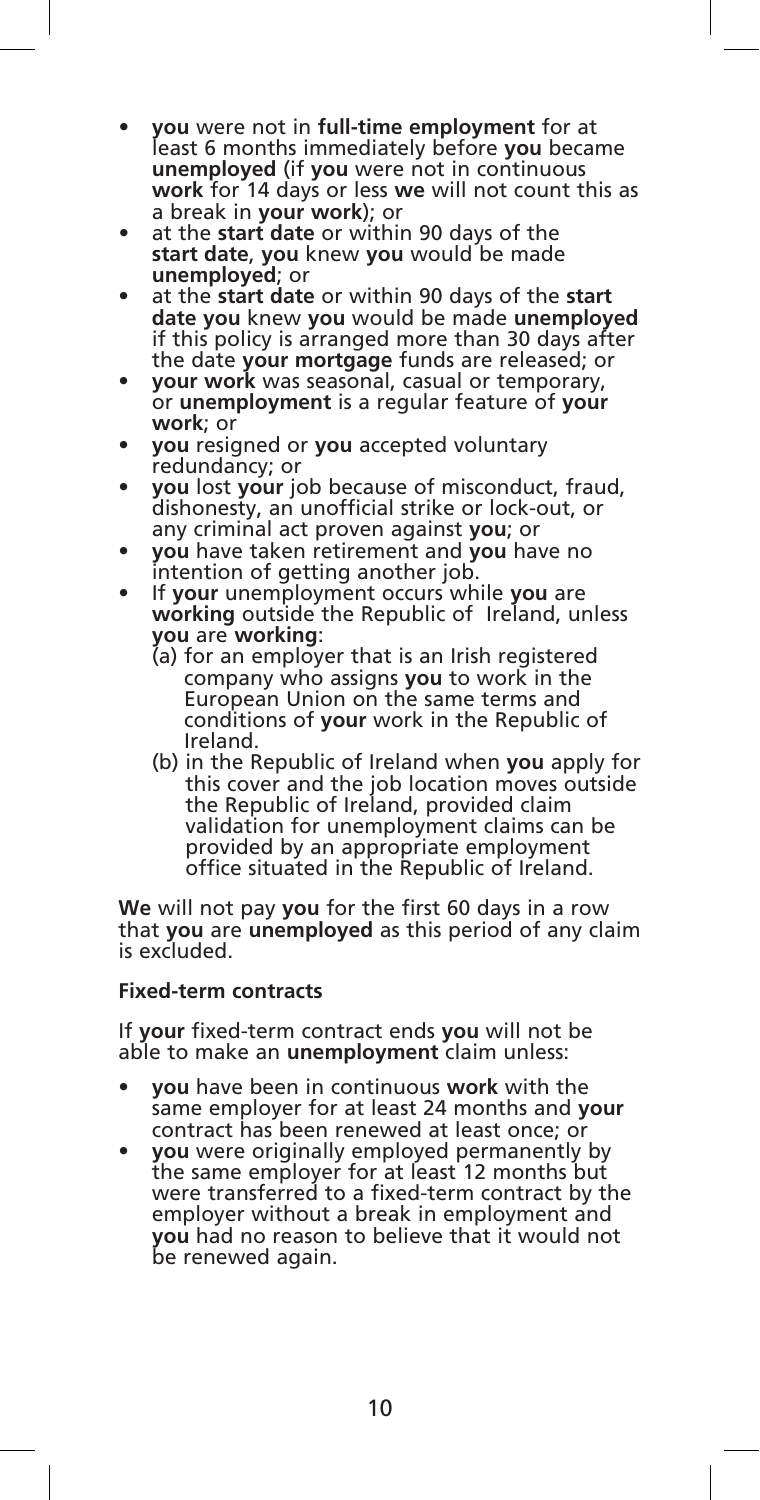# **3.3 Hospitalisation cover (State and Self Employed Only. Not applicable to PAYE workers)**

If **you** are **working** or on statutory maternity leave (not any extended leave provided by **your** employer), and **you** become **hospitalised** during the **insured term** for 5 days in a row, **we** will pay a **monthly benefit**. After that, **we** will continue to pay a **monthly benefit** for each complete period of 30 days in a row of **your hospitalisation**, until the earliest of the following:

- **you** fail to provide evidence of **your** continuing **hospitalisation**; or
- the **end date**; or
- 12 **monthly benefit** payments have been paid for each claim; or
- the **outstanding balance** has been paid.

**You** cannot claim for **hospitalisation** benefit and **disability** benefit at the same time. **We** will only pay a **disability** benefit or a **hospitalisation** benefit at any one time. **You** must return to **work** for at least 6 continuous months in a row before **you** can make another claim for **hospitalisation** benefit.

**Hospitalisation** cover exclusions

We will not pay you a monthly benefit for hospitalisation if you are a PAYE employee. Please note that the exclusions for **hospitalisation** cover are the same as the exclusions for **disability** cover. Please see the **disability** cover exclusions in Section 3 entitled What are **you** covered for?

# **3.4 Critical illness cover**

### **Premier Gold 1**

**We** will pay a **monthly benefit** for up to 24 months for any one claim if **you** are **working** or on statutory maternity leave (not any extended leave provided by **your** employer) and **you** suffer an **accident** resulting in either **permanent total disablement** or one of the **critical illnesses** shown below.

### **Premier Gold 2**

**We** will pay the **outstanding balance** up to a maximum amount of €175,000 if **you** are **working** or on statutory maternity leave (not any extended leave provided by **your** employer) and **you** suffer an **accident** resulting in either **permanent total disablement** or one of the **critical illnesses** shown below.

**We** may at **our** expense ask an independent medical examiner to confirm the **permanent total disablement** or **critical illness**.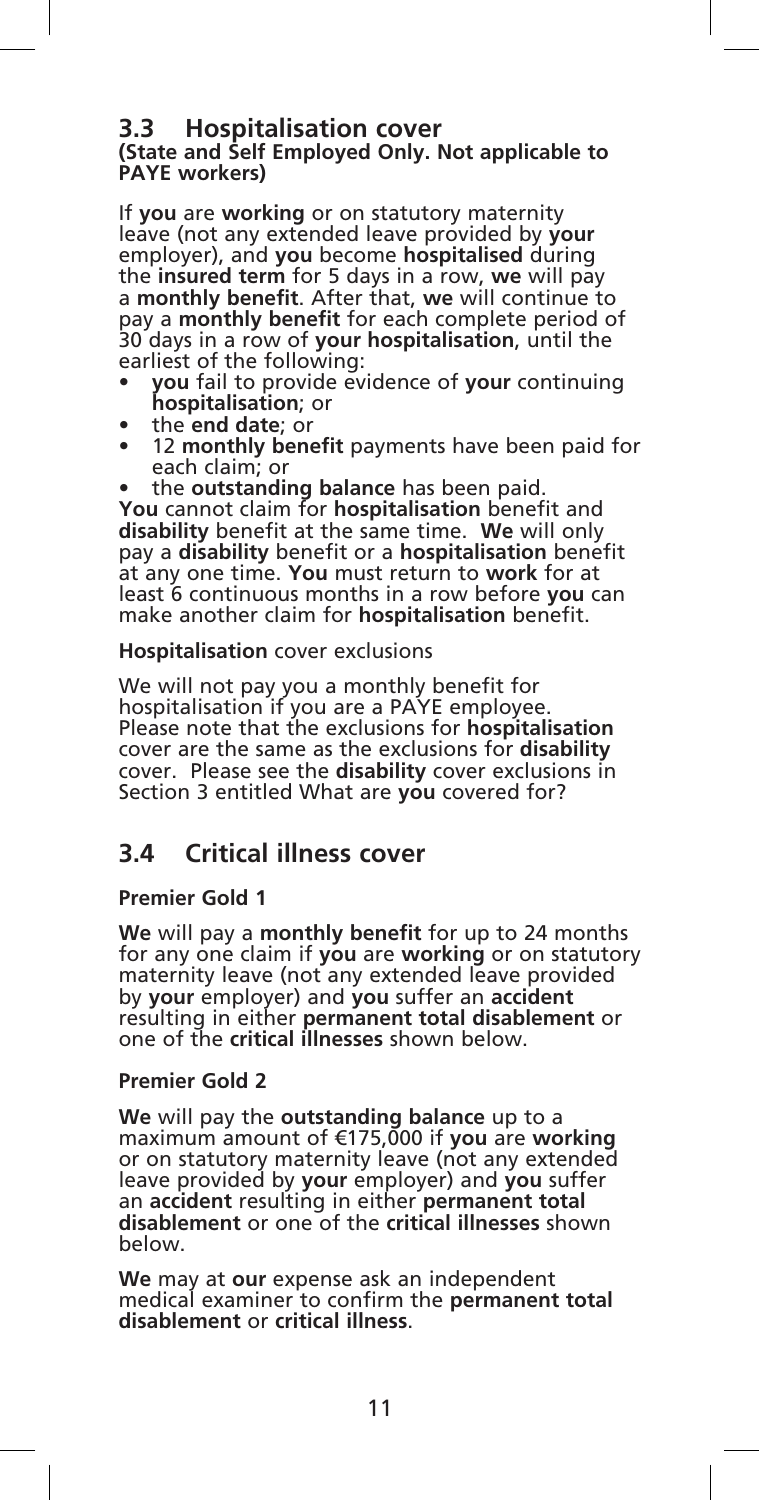## **Critical Illness Definitions**

#### **Heart attack**

The death of heart muscle, due to inadequate blood supply, and causing, among other things, the following:

- Typical symptoms (for example, chest pain).
- Changes shown on an electrocardiogram (ECG, a record of the heart's activity).

#### **Stroke**

The death of brain tissue due to inadequate blood supply to the brain, or a haemorrhage (leak of blood from a ruptured blood vessel) within the skull, resulting in permanent damage.

#### **Major organ transplant**

Receiving a transplant of bone marrow or a complete heart, kidney, liver, lung, or pancreas, or being included on an official waiting list for such a transplant.

#### **Kidney failure**

End stage failure of both kidneys meaning that regular dialysis is necessary.

#### **Cancer**

Any malignant tumour positively diagnosed and showing the uncontrolled growth and spread of malignant cells that invade other tissue. The term malignant tumour includes leukaemia, lymphoma, sarcoma and Hodgkin's disease, but not the following:

- Pre-malignant cells or tumours (ones that are not yet cancerous but could develop into cancer, for example, essential thrombocythaemia and polcycythaemia rebra vera)
- Non-invasive cancer 'in situ'
- All tumours of the prostate unless classified as having a Gleason score of greater than 6 or having progressed to a TNM classification of at least T2N0M0
- Chronic lymphocytic leukaemia unless classified as having progressed to at least Binet Stage A.
- Any skin cancer other than malignant melanoma that has not spread beyond the epidermis (outer layer of skin).

#### **Coronary artery disease**

A condition leading to the need for bypass grafts to correct narrowing or blockage of one or more coronary arteries. That surgery must involve median sternotomy (surgery to divide the breastbone) and be carried out on the advice of a **consultant** cardiologist.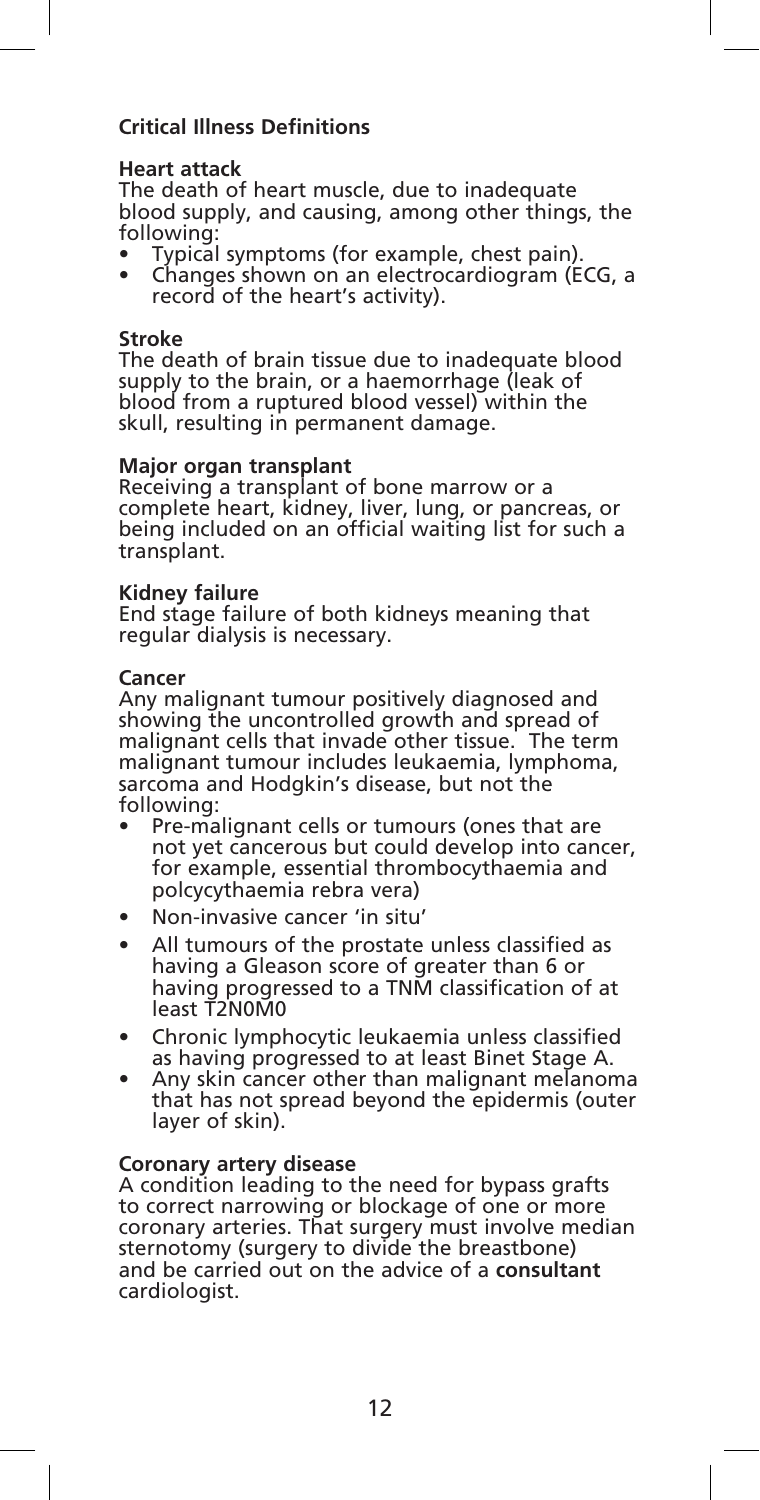## **Critical illness exclusions**

**We** will not pay **critical illness** benefits for any **critical illness** arising from or in connection with any of the following:

- Any **pre-existing condition**; or
- Transient ischaemic attacks (temporary paralysis, numbness, speech difficulty or other symptoms relating to the brain that start suddenly and disappear within 24 hours); or
- Injury to brain tissue or blood vessels; or
- Other heart conditions including but not limited to angina; or
- Transplant of any other organs, parts of organs, tissues or cells; or
- A condition that, in the opinion of a **consultant**, results from Human Immune Virus (HIV) or Acquired Immune Deficiency Syndrome (AIDS); or
- Alcohol or drugs not prescribed by a **doctor**, and not used to treat drug addiction; or
- A **critical illness** arising within 30 days of the **start date**, or **restart date**; or
- A **critical illness** arising within 60 days of the **start date** if this policy is arranged more than 30 days after the date **your mortgage** funds are released.

# **4 How to claim**

## • **Ask for a claim form**

 **You** should contact **EBS**, or **AXA Partners SAS** at PO Box 602, Shannon, County Clare, or phone **us** on 1890 818 255 to ask for a claim form. To help **us** assess **our** service, **we** record and monitor phone calls.

• **Fill in the claim form**

 Please fill in the claim form fully and accurately, and return it to **us** at PO Box 602, Shannon, County Clare. **We** may also ask **you** for other information and documents to help **us** process **your** claim.

- **Time limit to submit your initial claim form** The claim form must be sent to **us** within 180 days of the date **your disability**, **unemployment**, **hospitalisation** or **critical illness** began. **We** will not pay any claims where notification of a claim is received by **us** after this date.
- **What happens after you send us your claim We** will process **your** claim and if we need more information from **you** or someone else,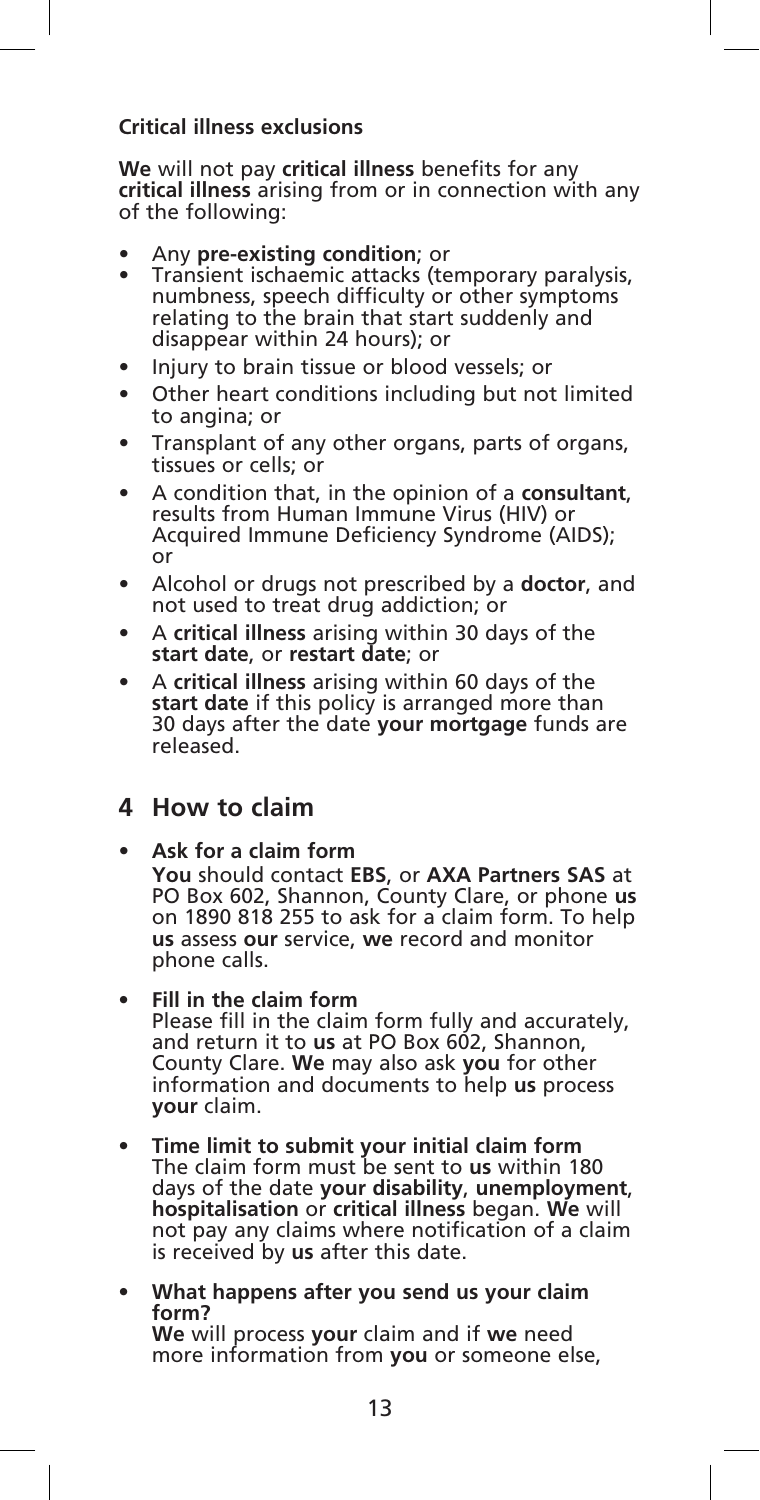**we** will write and explain this to **you**. **We** will then write and tell **you** if **we** have accepted or rejected **your** claim.

- **Continuing claims** For **disability**, **unemployment** and **hospitalisation** claims, **you** must fill in a continuing claim form for each month **you** are claiming.
- **We** may ask **you** to attend an Independent Medical Examiner at **our** expense.

### • **How to change your claim**

- If during a valid **disability** or **hospitalisation** claim **you** have a valid claim for **unemployment**, or vice versa, please contact **us** straightaway and **we** will send **you** a new claim form to fill in with details of **your** new claim. **We** will ignore the fact **you** have not been **working** because of **your** current claim. The most **we** will pay for both claims combined is 12 **monthly benefits** or the **outstanding balance**, whichever happens first.
- **We** will only pay **you** one type of **monthly benefit** (**disability**, **critical illness**, **hospitalisation** or **unemployment**) at any one time.
- The maximum combined benefit payable for Premier Gold 1 **critical illness** cover under this policy and any other of **our** policies sold by **EBS** will not be more than 24 **monthly benefits**.
- The maximum combined benefit payable for Premier Gold 2 **critical illness** cover under this policy and any other of **our** policies sold by **EBS** will not be more than €175,000.
- The maximum combined benefit payable for **disability**, **unemployment** or **hospitalisation** under this policy will not be more than the **monthly benefit**, up to €2,540 per policy.
- When **we** pay a claim the benefit will be paid on **your** behalf to **your mortgage** account with **EBS**.
- The appropriate taxes and Government Levy have been paid or will be paid to the Revenue Commissioners in accordance with the provisions of Section 113 Finance Act 1990 or Section 19 Finance Act 1950 (as amended by subsequent enactments), as may be applicable.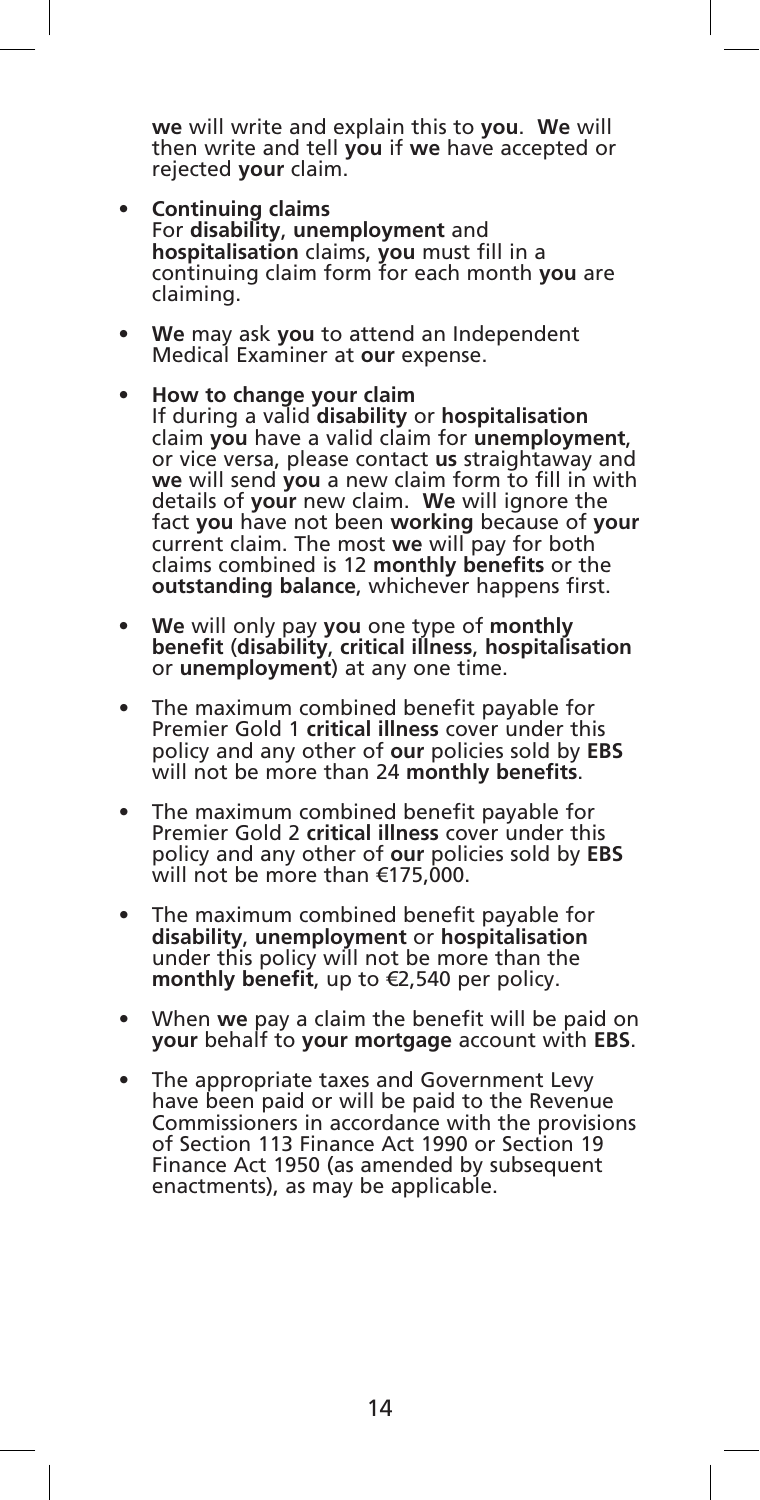# **5 When does cover end?**

All cover under this policy will end and all **monthly benefits** will stop:

- if **you** die; or
- when **you** reach 65; or
- if **you** permanently retire. **You** should contact **EBS** if **you** permanently retire before 65 so that **your** policy can be cancelled; or
- when **your mortgage** ends; or
- when **you** miss paying three **monthly premiums** in a row (if **you** are unable to pay **your monthly premium** please contact **EBS** to discuss **your** options); or
- when **your** cover is cancelled by **us** or by **you**.

# **6 Important notes about your policy**

- If **you** know **you** have a **pre-existing condition** or major injury/**critical illness** at the **start date**/ **restart date**, or **you** have seen or arranged to see a **doctor** about a **pre-existing condition** during the 12 months immediately before the **start date**/**restart date**, **we** may still insure **you**. However **we** will not pay any claims directly relating to that **pre-existing condition** or major injury/**critical illness**.
- If **you** know **you** may become **unemployed** at the **start date**/**restart date**, **we** may still insure **you**. However, **we** will not pay any claims relating to that **unemployment**.
- If **you** are aware of any impending **hospitalisation** at the **start date**/**restart date**, **we** may still insure **you**. However, **we** will not pay any claims relating to that possible **hospitalisation**.
- If within the first 30 days **you** wish to cancel **your** policy, please write to EBS enclosing **your**  certificate and we will refund any premium **you** have paid, as long as **you** have not made a claim. After that **your** policy may only be cancelled by **you** or by **us** giving 30 days notice in writing. **We** will not refund any of **your monthly premiums** if **your** policy is cancelled more than 30 days after the **start date**.
- If **your monthly benefit** is less than the monthly mortgage repayment, this policy does not cover the shortfall.
- **You** must pay **your monthly premiums** each month, even when making a claim, to be covered. If **your** last **monthly premium** has not been paid when due and **you** want to make a claim, **we** will not consider this claim until **your monthly premium** has been paid.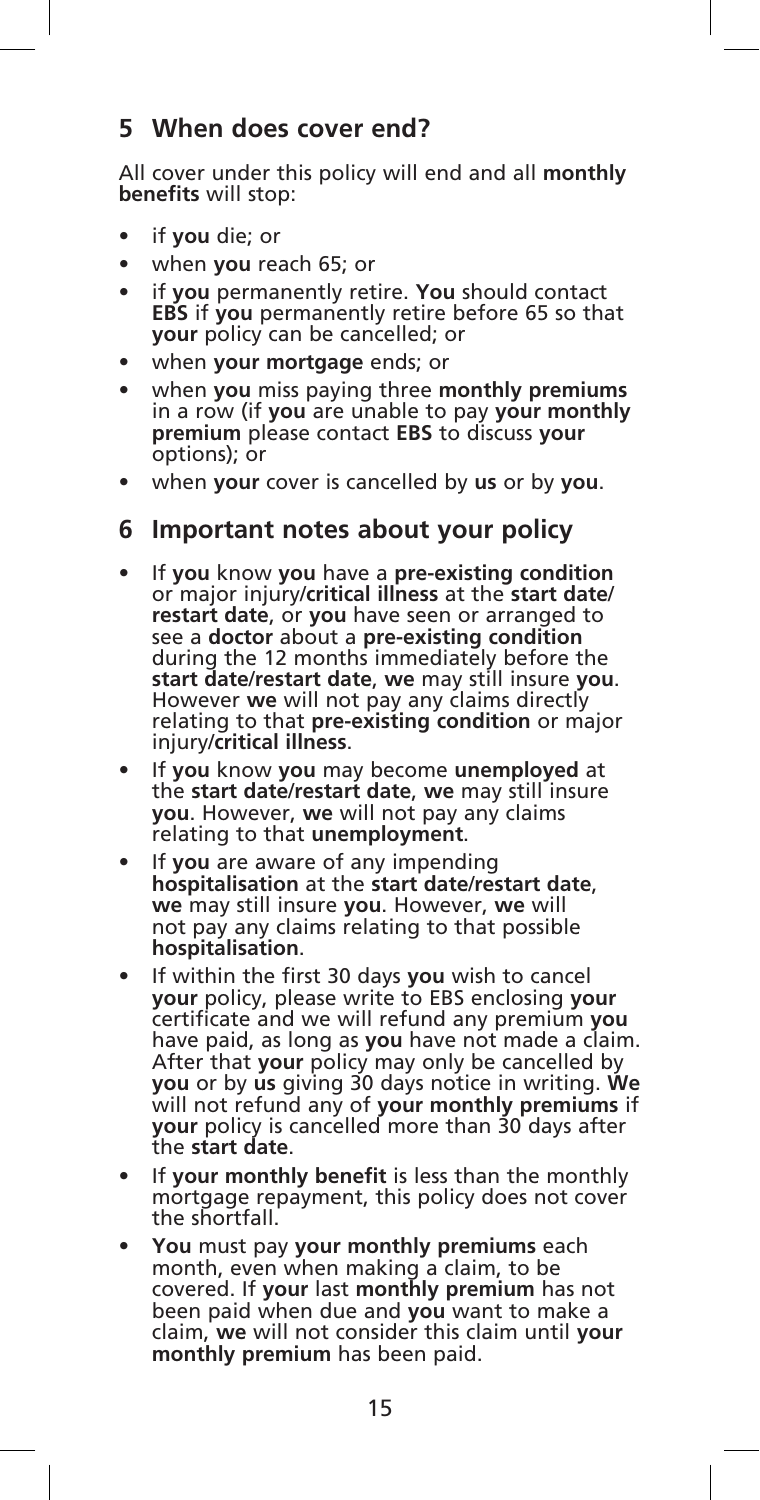Warning: **We** may change the terms in this policy (including a change in the rate of **your monthly premium**) by giving **you** at least 30 days notice in writing.

 **We** will only make changes to the terms in this policy for good reason, including but not limited to the following:

- to make the terms clearer and more favourable to **you**;
- to reflect a legitimate increase or decrease in the cost of the service **we** provide **you**;
- to provide for the introduction of new systems, services, changes in technology and product development;
- to rectify any errors in existing terms that **we** may discover in due course;
- in response to any event outside **our** control that **we** expect to have an impact on future claims which **we** could not reasonably have foreseen;
- when the assumptions **we** make when calculating **monthly premiums** change; or
- as required to comply with any current or impending legislation or regulatory requirement.

If **you** are not happy with the changes, **you** may cancel **your** cover from the date of the change by giving **us** notice in writing within 30 days of the change.

- If **you** cancel **your** policy before it is due to finish, **we** may refund some of **your monthly premium** (as long as **you** have not made a successful claim). **Your** policy does not have a surrender value (**you** cannot get any benefits if **you** cancel it).
- **You** can choose which law will apply to the policy. This policy is subject to Irish law and to the jurisdiction of the Irish courts and shall be in the English language unless **we** make a written agreement with **you** saying otherwise.
- If **we** pay a benefit, **you** must allow **us** to enforce **our** rights against any other parties which **we** are or may be entitled to.
- Benefits under some insurance policies may affect **your** entitlement to certain state benefits.
- If **you** find **you** are not covered for something that **you** feel **you** have asked for, or if **your** circumstances change at any time during the **insured term**, please contact or write to **EBS** immediately. If **you** do not do so **your** policy may be affected.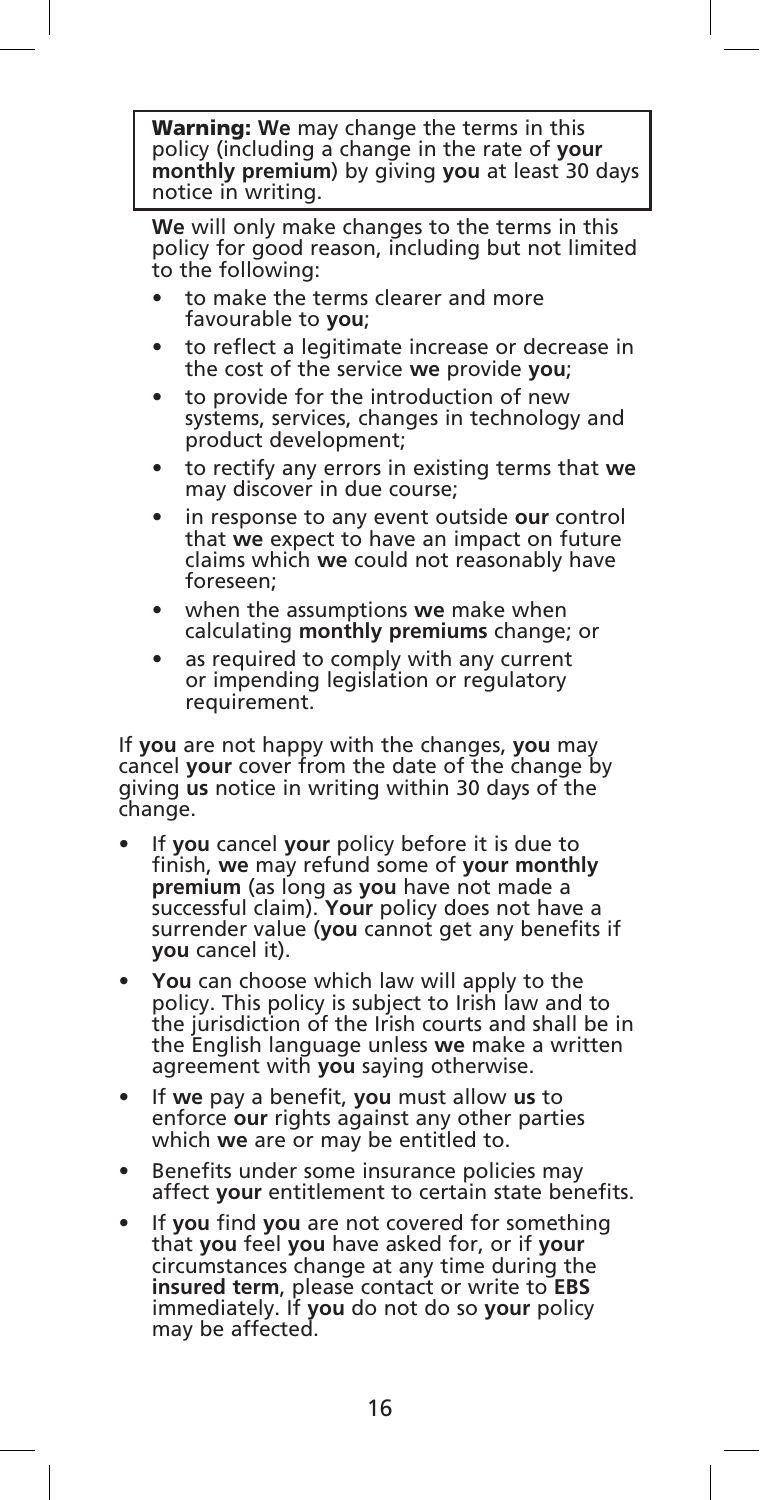- **You** cannot transfer **your** rights or interest in this policy to any other person. This policy will not have any value at the **end date** or if it is cancelled.
- If **you** make a claim for a benefit that is in any way fraudulent, **your** cover under this policy will be treated as invalid from the **start date**. **We** will not refund any **premium you** have paid and **we** may take legal action against **you**.

## • **Data protection**

 **You** understand and give explicit consent that the sensitive health and other information **you** provide will be used by AXA France IARD S.A. (the data controller) trading as AXA Partners - Credit & Lifestyle Protection, it's agents and associated companies, other insurers, regulators, industry and public bodies (including the police) and agencies to process this insurance and any other insurance, handle claims and prevent fraud. This may involve the transfer of such information to other countries (including those which have limited or no data protection laws). AXA France IARD S.A. (trading as AXA Partners - Credit & Lifestyle Protection) has taken steps to ensure that **your** information is held securely. **You** have the right to access **your** personal data held by AXA France IARD S.A. (trading as AXA - Credit & Lifestyle Protection). If **you** believe that the personal data held by AXA France IARD S.A. (trading as AXA Partners - Credit & Lifestyle Protection) is inaccurate **you** have the right to ask for this to be rectified.

# **7 Changing your Monthly Benefit**

If **you** want to change **your monthly benefit you**  must send this request to **EBS** in writing. Once your requested change has been processed **EBS** will issue confirmation of the new **monthly premium** and restart date.

If **your mortgage payment** changes **you** can ask **EBS** to change your **monthly premium/monthly benefit** to cover the new amount of **your mortgage payment.** Please write to **EBS** requesting this to be changed.

Any change to the **monthly benefit** will take effect on the **restart date.**

However, **your** new **monthly benefit** will not be taken into account if one of the following happens:

- **you** become **unemployed** on or before the **restart date**; or
- **you** stop **working** or **you** are told that **your work** will stop within 180 days of the **restart date**; or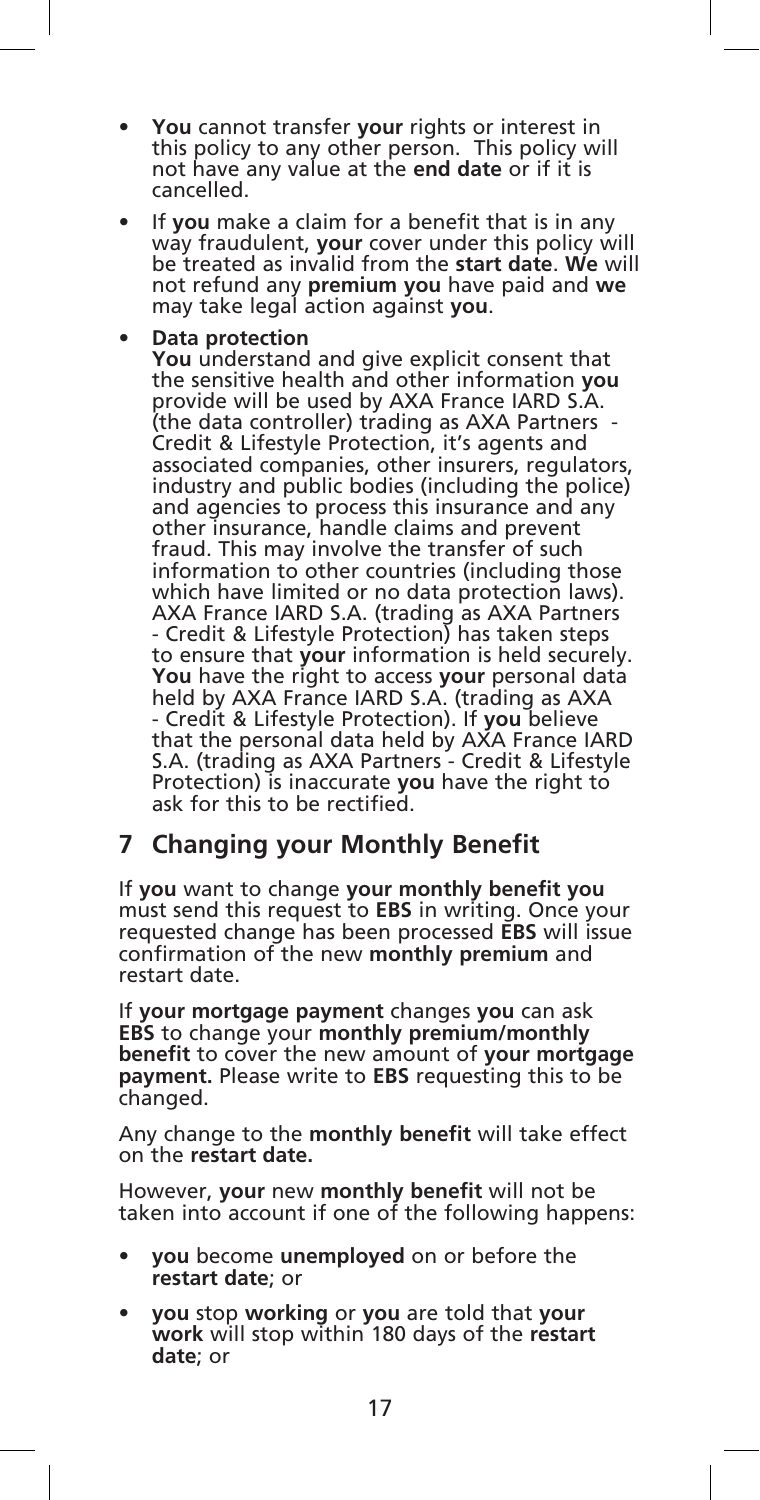- **you** are already claiming on the **restart date**; or
- if **you** suffer a **disability** as a result of a **preexisting condition** during the 12 months before the **restart date**.

In these circumstances, the **monthly benefit** will not change until **your** next claim, (if any) for **disability**, **hospitalisation** or **unemployment**.

# **8 Our promise of service**

Customer service is very important to **us** and **our** aim is to give a first-class service at all times. If **you** have any enquiry about **your** policy or claim, please contact:

**AXA Partners S.A.S P.O. Box 602 Shannon Co. Clare** 

**Phone: 1890 818 255**

If **you** have any complaint about **your** policy or claim, please contact:

**Consumer Affairs Department AXA Partners S.A.S P.O. Box 602 Shannon Co. Clare** 

**Phone: 1850 81 22 25**

If **you** have any other type of enquiry or complaint, please contact:

**EBS d.a.c. The EBS Building 2 Burlington Road Dublin 4, D04 WV00**

**Phone: 1850 654 321**

If **you** are still not happy or the problem has not been sorted out to **your** satisfaction, **you** may refer it to:

**Financial Services and Pensions Ombudsman Lincoln House Lincoln Place Dublin 2 D02VH29**

**Telephone: 00353 1 567 7000 Email: info@fspo.ie Online: https://www.fspo.ie/make-a-complaint**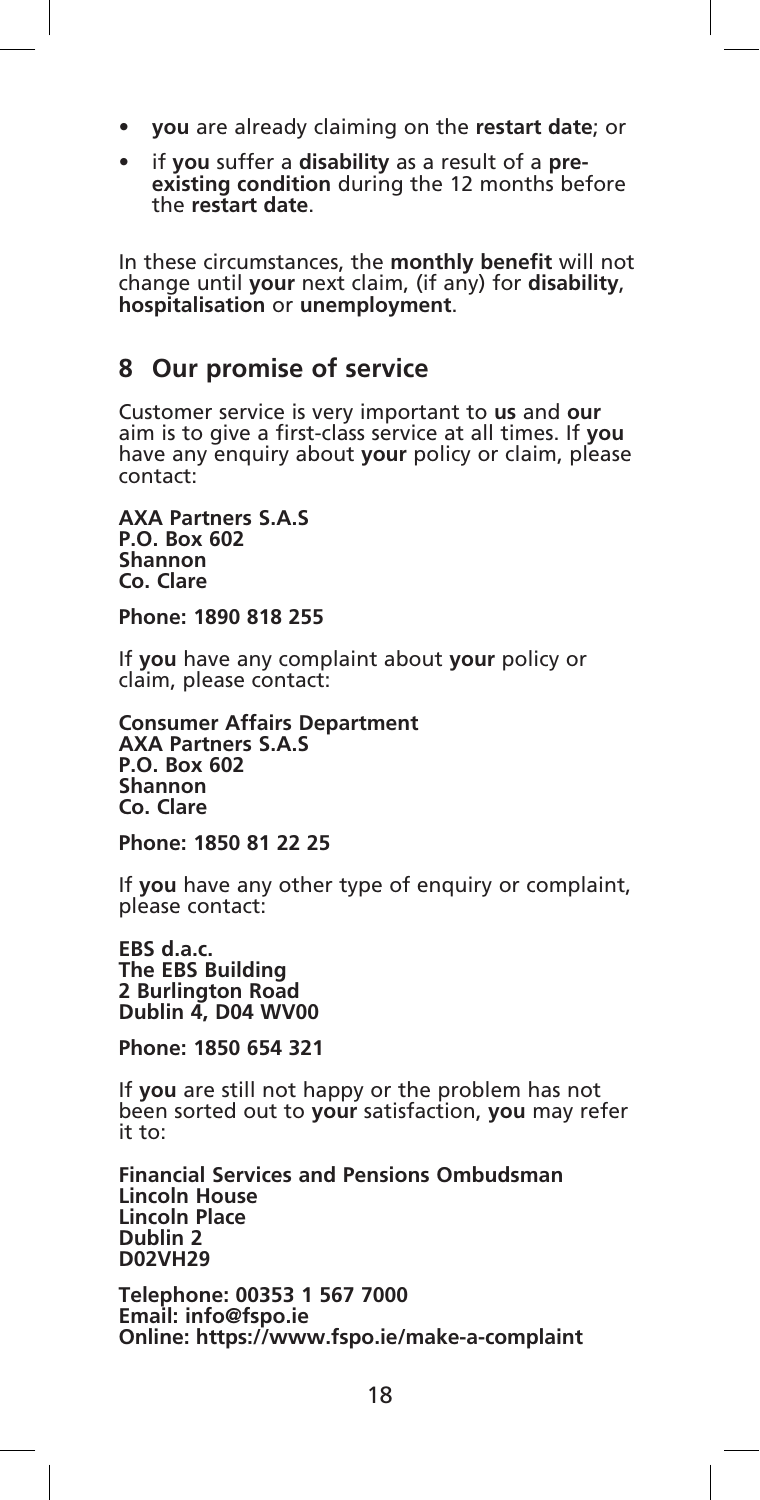**Alternatively You can contact:**

**Central Bank of Ireland North Wall Quay North Dock Dublin 1 D01 F7X3**

If **you** complain, it will not affect **your** legal rights.

**EBS Mortgage Payment Protection Insurance** cover is arranged by **EBS** d.a.c. in its capacity as a multi agency intermediary and is provided by AXA France IARD S.A. (trading as AXA Partners - Credit & Lifestyle Protection).

AXA France IARD S.A. trading as 'AXA Partners – Credit & Lifestyle Protection', is authorised by Autorité de Contrôle Prudential et de Résolution (ACPR) in France and regulated by the Central Bank of Ireland for conduct of business rules.

**We** AXA France IARD S.A. (Branch No: 624115. French Company No: 722 057 460. ACPR No: 4022109.) have a registered office at Building 7000, Atlantic Avenue, Westpark Business Campus, Shannon, County Clare. Registered in France with its registered address at 313, Terrasses de l'Arche, 92000 Nanterre, France.

AXA Partners S.A.S. trading as 'AXA Partners – Credit & Lifestyle Protection', is authorised by ORIAS in France and is regulated by the Central Bank of Ireland for conduct of business rules.

AXA Partners S.A.S. (Branch No: 908621. French Company No: 813 778 412 RCS Nanterre. Orias No: 15006083) has its registered office at Building 7000, Atlantic Avenue, Westpark Business Campus, Shannon, County Clare. The company is a private limited company registered in France with its registered address at 313 Terrasses de L'Arche, 92727 Nanterre Cedex, France.

EBS d.a.c.is paid for the service provided to you by means of a remuneration arrangement with AXA France IARD S.A. (trading as AXA Partners - Credit & Lifestyle Protection). The details of such remuneration are available on request.

This policy is administered by AXA Partners SAS which is part of the AXA Group.